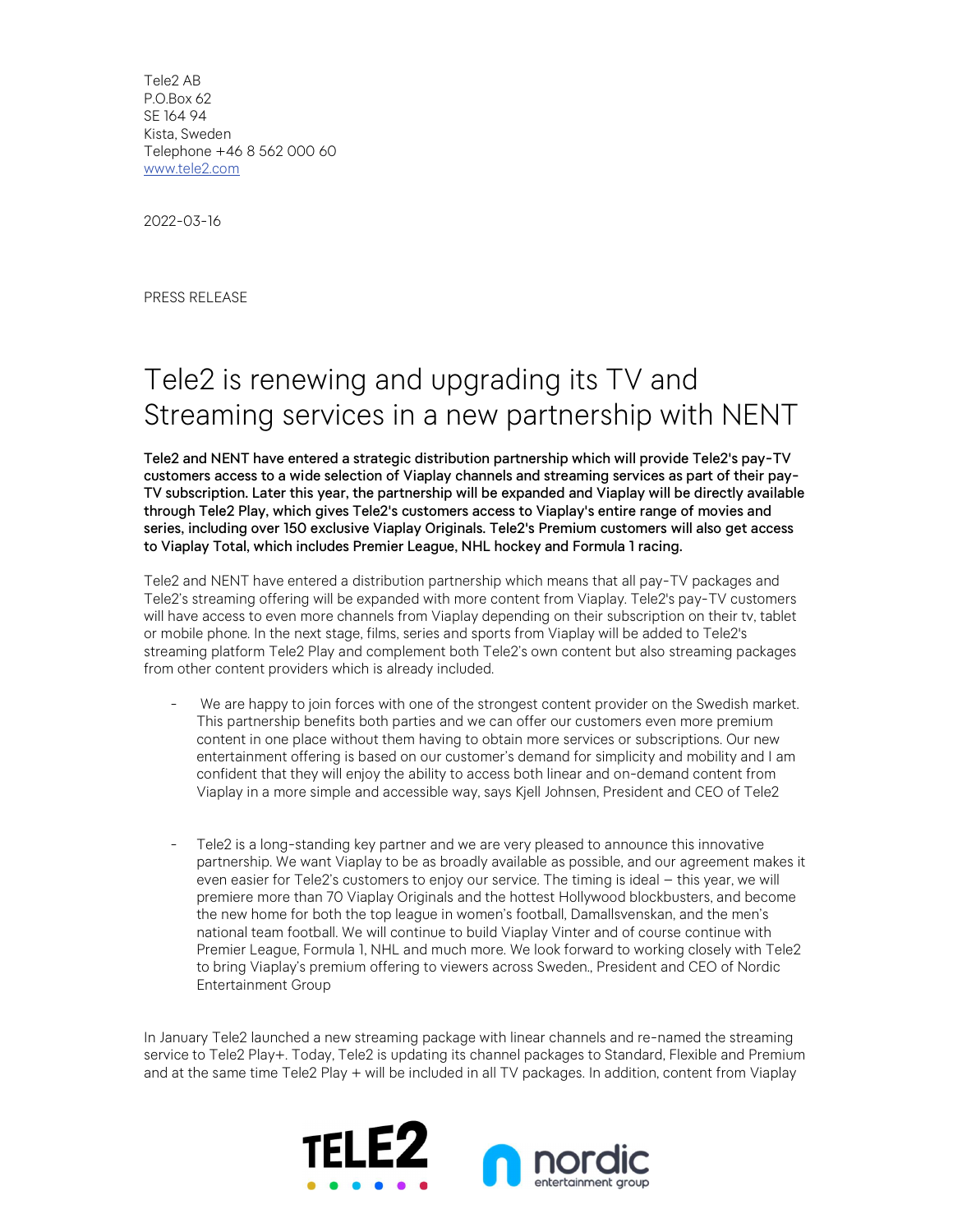Tele2 Sverige AB Box 62 164 94 Kista Telefon +46 8 562 000 60 www.tele2.se

and several "V-channels" will be added, depending on the package. Tele2's customers with subscription " Standard" will get access to Viaplay movies and series package. "Flexible" subscribers will also get access the live sports events such as FIS Skiing and UEFA Europa League as part of their package. "Premium" customers will get access to Viaplay Total which includes Premier League, NHL hockey and Formula 1. This will be accessible through the Viaplay app and later integrated into the Tele2 Play app.

Standard 21 HD Channels 2 V-channels 11 channels Tele2 Play + Viaplay Movies & Series Price: SEK 299/month

Flexible 21 HD channels 8 optional channels from TV Premium 4 V channels Tele2 Play + Viaplay Medium Price: SEK 399/month

Premium 70 HD channels All V-channels Tele2 Play + Viaplay Total Price: SEK 699/month

## For more information, please contact:

Fredrik Hallstan, Head of PR, Tele2, +46 761 15 38 30 / fredrik.hallstan@tele2.com Patrik Johannesson, Interim Head of Investor Relations, Tele2, Phone: +46 73-966 83 84

Nicholas Smith, Senior Communications Manager, NENT: +46 73 699 1700)/ press@nentgroup.com

Tele2's vision is to be the smartest telco in the world, enabling a society of unlimited possibilities. Ever since Tele2 was founded in 1993, we have continued to challenge prevailing norms and dusty monopolies. Today our networks enable mobile and fixed connectivity, telephony, data network services, TV, streaming and global IoT solutions for millions of customers. We drive growth through customer satisfaction and smart combined offerings. Tele2 has been listed on Nasdaq Stockholm since 1996. In 2021, Tele2 generated revenue of SEK 27 billion and reported an